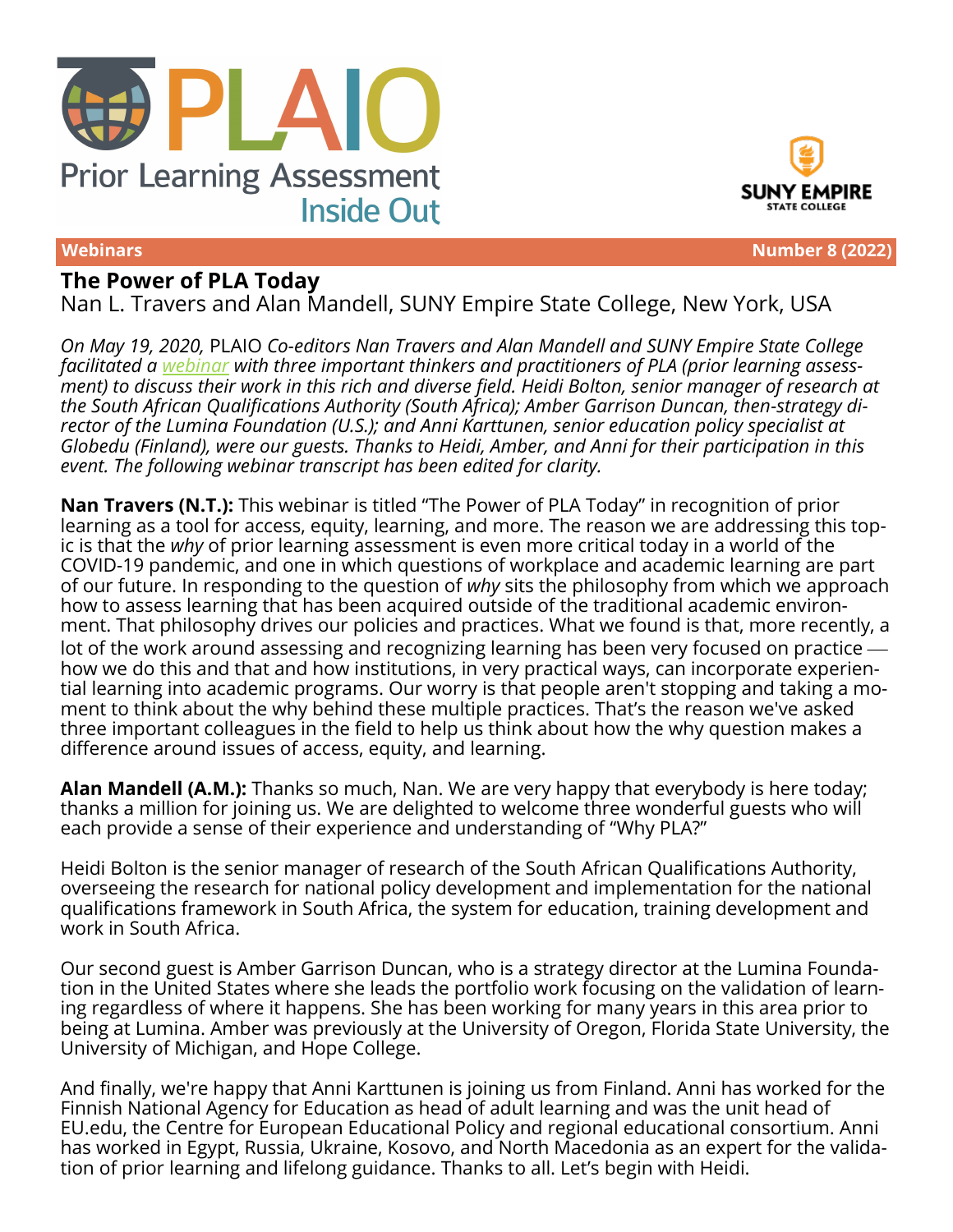**Heidi Bolton (H.B.):** Thank you. When South Africa became a democracy in 1994, it was a very unequal and uneven society where opportunities for education and work were different for different racial groups. There were many dead ends in terms of qualification and work pathways. There was no parity, and there was definitely no overarching quality assurance system, so we chose the national qualifications framework, the NQF, $^1$  to integrate this system. Now 25 years later, we have open access, we have a national quality assurance system that is thriving, and we have transparency. We've had, for example, a National Learners' Records Database<sup>2</sup> that has all the registered qualifications and past qualifications of everyone in the system, together with information on accredited providers to offer a record of all the learners' achievements.

Just to give you a little bit of context, in South Africa, we have a population of 58 million, 55% of whom live below the poverty line, which means living on less than \$75.00 a month. We also have a high Gini coefficient [measuring income inequality]; I believe it might be the highest in the world. And we have what we call the "scourge": the triple scourge of poverty, inequality, and unemployment. But we have made huge efforts to develop and strengthen our education system and looking at the data, this has had quite an impact — a remarkable impact. It's not fast enough but it's had a serious impact.

So, to talk a little bit more about the NQF, the entire system for education and training in development is included in the NQF. There are three sub-frameworks: one for schooling and adult education; the second one for higher education; and another one for occupational qualifications and my organization, SAQA, the South African Qualifications Authority. Its role is to oversee the implementation and development of the NQF. You also have the coordination of these three sub-frameworks. The sub-frameworks also are overseen by three "quality councils." These quality councils are responsible for quality standards, so they have all kinds of policies for accrediting providers of education and training. "Quality" is determined through the accreditation of providers and the registration of qualifications on the NQF.

The goals of the NQF are access, redress, progression (which is mobility in the system), quality, and transparency. The recognition of prior learning (RPL) is really an important part of those goals. You can't offer a qualification or be accredited unless you provide for RPL. There's a whole ethos of lifelong learning and equity. It's basically compulsory to offer RPL options.

Professional bodies are also part of the NQF. They need to be recognized in the NQF context, and they need to follow SAQA's policy and offer an RPL root in their professional business. So, at the moment there's a huge focus on learning pathways and progression. We call it "articulation," and it can be systemic, connecting different bits of the system, which can be through interinstitutional agreements that support the connected efforts, as well as learner supports. In this way, career advice at the national level and institutional level is very important.

We did some research recently interviewing RPL candidates who've been successful. I quickly want to read three excerpts from these transcripts. The first is from a person who started in prison.

*I did everything in 2012 when I was in prison for armed robbery using [the drugs] rocks and Mandrax. I did my RPL process in 2015. I'm now in my third year of a social work bachelor's degree program. I went to FET College [Further Education and Training],<sup>3</sup> I did community development, and the lecturer suggested I go to the university. Going through the RPL process gave me very good preparation for university because university is very different from everything else around me. I knew what I was getting into. There wouldn't have been another way for me to get into university. I had a wonderful RPL mentor and a very good experience with the center's program. Some of the other students at the university who were with me in the same RPL program are now doing honors, some are doing master's degrees. A lot had to leave school because of crime in the area. The RPL program was an opportunity to get a professional qualification.*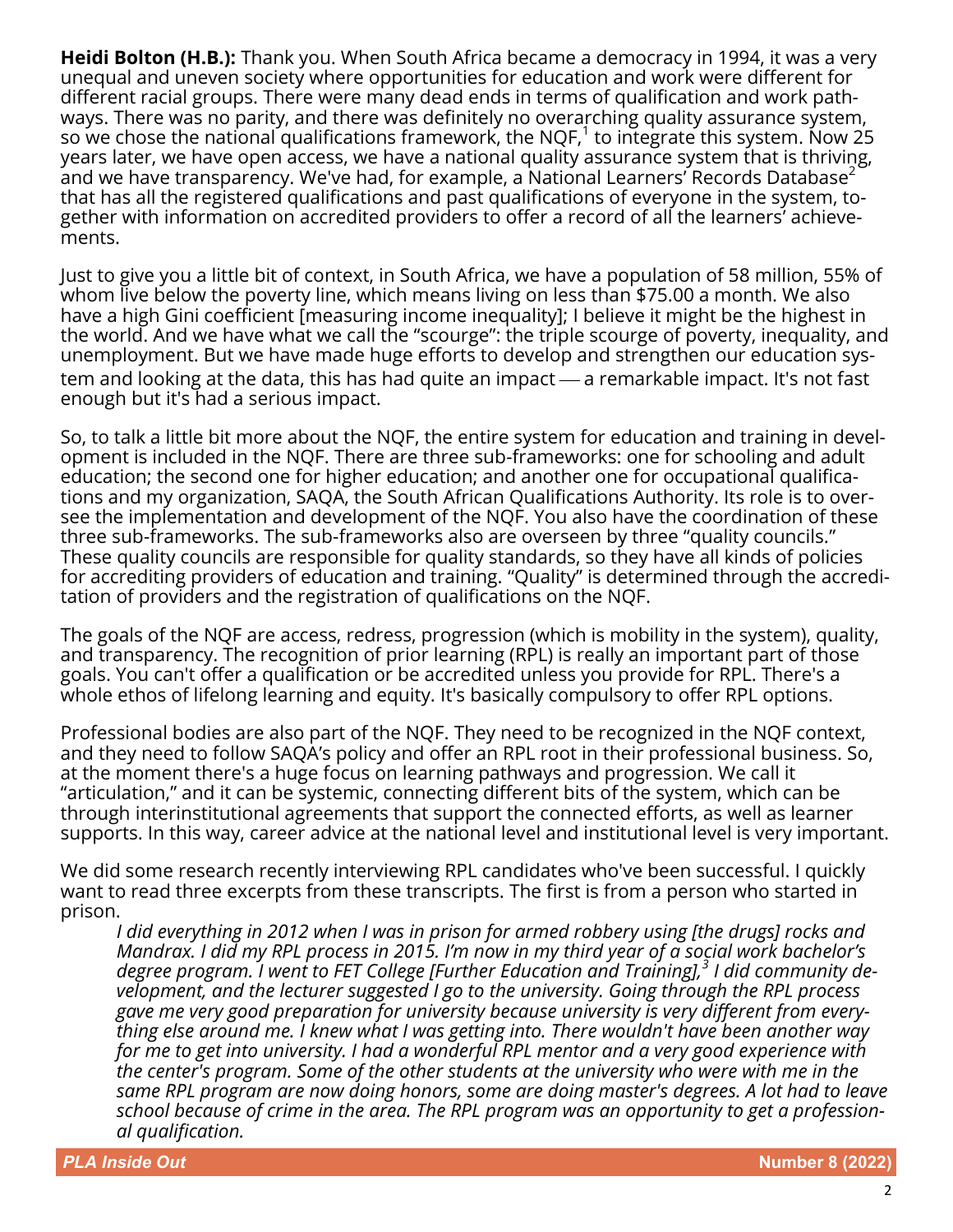The second excerpt is from someone who lives where the university is — in an area with high poverty, crime, and unemployment.

*Every day I just came to the university. I got dropped here by public transport and walked around and around because I wanted to be here. I could only do the RPL program on a Saturday. I'm a single mother with children so I have to work. The RPL unit assessed me; they send you an acceptance letter. The RPL administrators assisted me. I just walked through the doors: it was incredible. My son got a very bad lung infection and he almost died. I came to the RPL administrator, and she helped. … That last week I got a certificate with a golden key for high achievement. … I had to survive as a single parent. You are degraded, but the RPL showed us the value of it. It shows how it feeds into learning when you come here to the RPL unit. They teach you how to draw on your life experience and to build on that.*

I must add to this description that she took her friends to the RPL stations and then one of them stood up in the church the next Sunday and announced to the people in the church that they could do RPL, and the people came and flooded the next information session at the university and filled the whole hall, and the university had to get a bigger hall and do another information session. These are beautiful stories to hear.

#### The last testimony is different:

*In 2003, I walked out of the doors of a large supermarket chain store. I decided I no longer wanted to work as a shelf packer. I volunteered with an ambulance service. I became an ambulance worker. I did basic firefighting, lifesaving, and sea rescue. At heart, I didn't want to do it. I grew up in an area known for poverty and crime. I completed school, burned the yellow of stuff, which is drugs, and burst tires. Then I went overseas to Miami, Florida, through the ambulance work. I worked for eight months in a country club. I worked with the rich and famous of Florida. I stayed for two years and six months. I worked in Boston and Cape Cod, Massachusetts, and the Florida West Country Club. I had a fabulous time and didn't want to come home until someone offered me a permanent job and I didn't have the qualifications. That's why I decided I want the qualifications. I need them so that if a job like that ever came up again, I could accept it. I decided to start in high school again because my grades weren't high enough. [She then attended RPL classes.] So, I submitted a portfolio of evidence and was accepted. ...* It's interesting — you're not alone in the RPL process and beyond; you're not *handheld either, but there's always a door you can knock on. I've been at the university for four years now, I finished three degrees in honors. I registered with the Department of Geography. I did the full-time course. … I passed so many modules and I contributed to a peerreviewed book. My honors work is in Chapter 5 of the book. …*

And she's now been offered a scholarship to a university in the UK.

**A.M.:** Thank you so much, Heidi. We really appreciate the extraordinarily moving personal stories of RPL/PLA. Their relationship to access and social justice is just very poignant. We now turn to Amber Garrison Duncan from the Lumina Foundation. Welcome, Amber.

**Amber Garrison Duncan (A.G.D.):** I am so glad to be able to join you. Heidi, thank you for that wonderful introduction to what's happening in South Africa. And thank you, Nan and Alan, for having me here with you all today. I thought I would back up just a little bit and share what the Lumina Foundation is. We have certainly a unique structure in the U.S. The Lumina Foundation is an independent, private foundation based in Indianapolis, Indiana, so the middle of the country. Our goal is that we're committed to making opportunities for learning beyond high school available to all. We envision a system that's easy to navigate, delivers results, and meets our nation's need for talent through a broad range of credentials.

In 2008, Lumina was doing some research to try to understand what the workforce of tomorrow would look like and what it would need. The research showed that by 2020, it's anticipated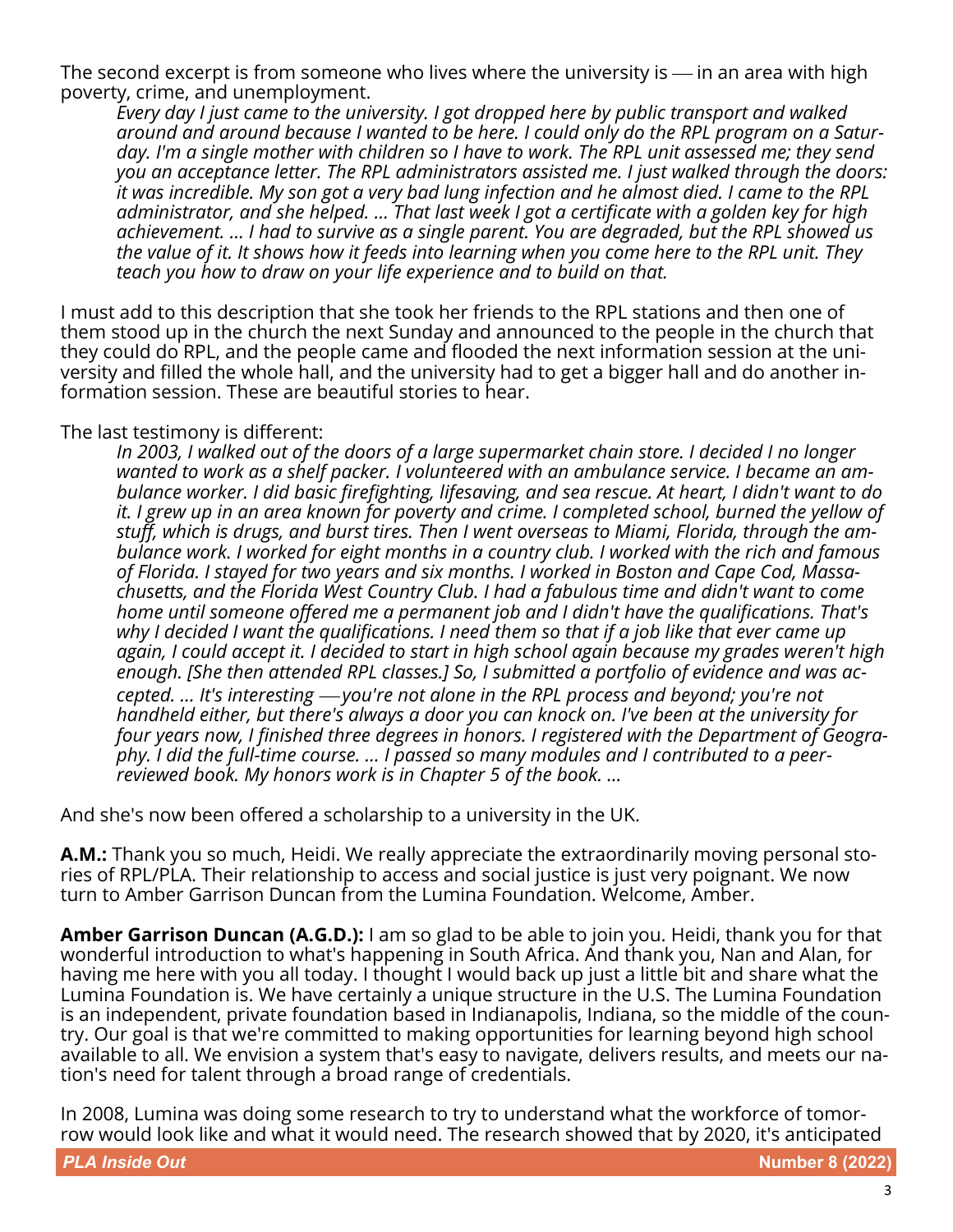that there will be 55 million job openings, and of those job openings, 65% will require some type of postsecondary education. When we examined our current capacity in terms of completion rates, we were going to be falling short by five million people. So, five million people would be locked out of opportunities for good jobs. We wanted to make a statement about that. And so, in 2008, we issued what we called "Goal 2025" — that by 2025, we want at least 60% of Americans to have a high-quality postsecondary credential. As that goal looms large — it's just a few short years away; we are tracking our progress. You can gain access to that data through a report called "Stronger Nation."<sup>4</sup> Outside of Stronger Nation, it's very difficult to tell if we are on track to meet that goal because of the way governance in the U.S. is structured and the way our data reporting is done as a nation. That's just a reoccurring theme and why I wanted to bring it up now. As we think about creating a national system — you know we have some unique structures here in the U.S. — part of what I lead is a portfolio of work at the Lumina Foundation called "Learning Infrastructure," which is really focused on creating a national-level infrastructure where all learning can be evaluated and valued regardless of where it happens.

I want to share a *why* with you, and surprisingly, it somewhat mirrors what Heidi described. We believe we need a system that recognizes prior learning because we need to create greater access and equity. We have been working with many people and our partners across the country who have been working very hard over the last decade to meet Goal 2025. But most of those efforts really focused on how we drive access and completion within traditional colleges and universities and focusing on the students that were already there. But we believe that it's time for a new era of expansion and one that recognizes the value of learning happening outside of the academy. We know that there's a significant amount of high-quality postsecondary-level learning that's happening in the military, that's happening in the workforce through industry certification programs and apprenticeships, and we have individuals who are currently incarcerated in our criminal justice system and are learning there, but oftentimes that learning is not validated and valued in the way that it should.

We also know that a disproportionate number of racially-marginalized people and people from low-income backgrounds start their learning journeys outside of higher education. And so, in order to expand to include these folks, we have to do the work of dismantling the racism and the classism that look down on these forms of learning and have prevented these individuals from bringing that learning forward. Indeed, the entire education system has created a barrier in access for far too many people. In the U.S., that's what we mean when we talk about dismantling racism and classism. It's a history here that we have to acknowledge. Since their beginnings, higher education institutions did not include Black, Native American, or Latino individuals. It was legal to segregate educational spaces under "separate but equal"<sup>5</sup> rulings, and just this past weekend on the 17th of May [2020], we were reminded that on that day in 1954, that  $s$ eparate but equal ruling was struck down in the Brown v. Board of Education $^6$  Supreme Court decision. However, there are policies, practices, and beliefs that are rooted in our history and are still affecting people today — people who are seeking a better life and a better education. Racial disparities are holding them back. Actually, in the U.S., the gaps are widening, and so we believe that we need to make a concerted effort to recognize all learning and to focus those efforts on Black, Native American, and Latino individuals. It's in doing that that we can start to hopefully lessen that gap and move toward Goal 2025.

So, here are a couple of other pieces of data that we do have: We know that one in five Americans have some college credit and no degree. And we do have some research about the impact of recognizing students' prior learning. We know that adult students with credit from prior learning assessment at two-year institutions were four times more likely to complete their degrees, while individuals who went to a four-year institution were twice as likely to earn their degrees (Klein-Collins et al., 2020). $\prime$  We also know through qualitative research about the impact on individuals to hear someone say they already have college-level learning in contrast to people being told that they're not college material. The difference is very powerful. We also had a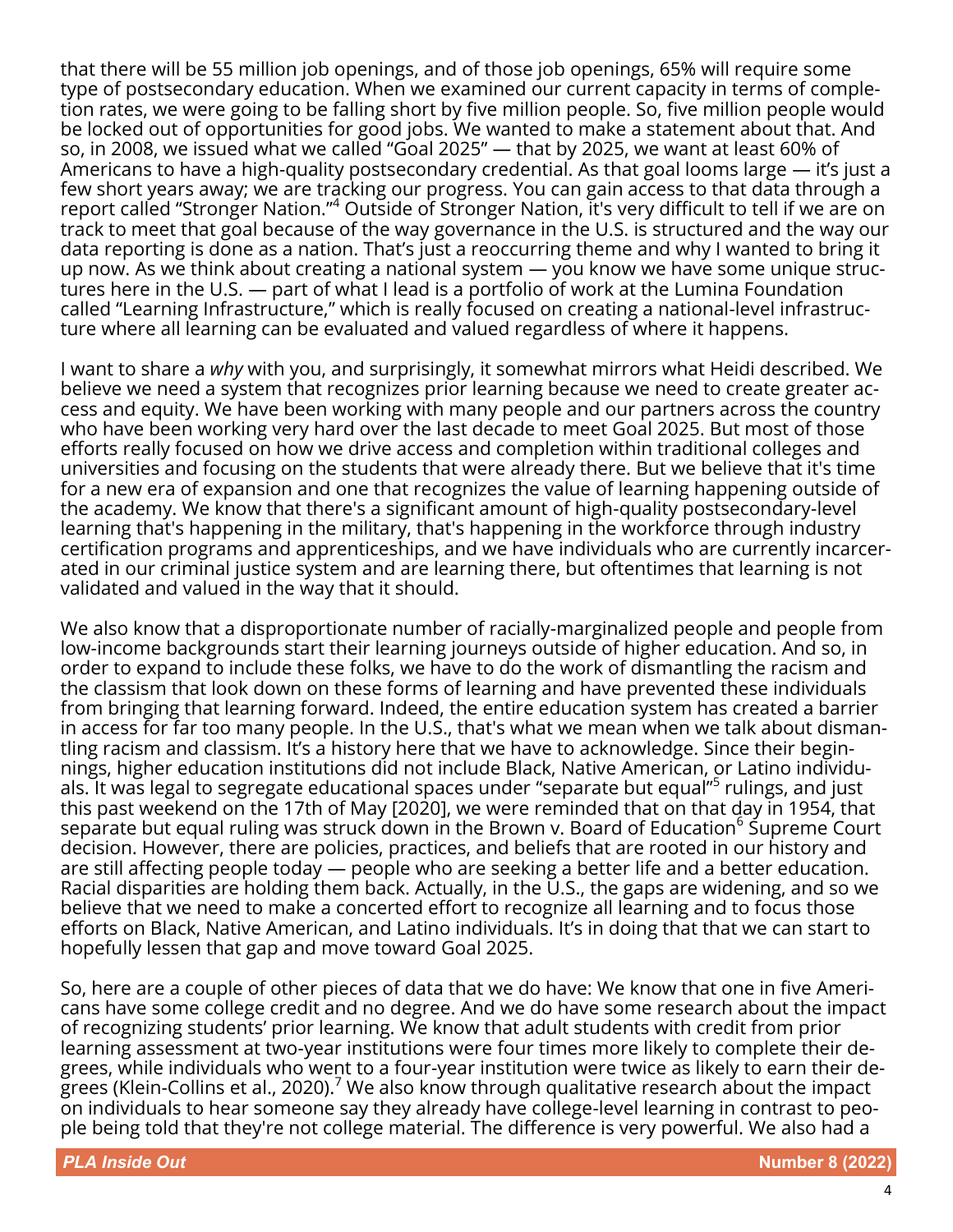student who shared with us that she previously felt uncounted, so when her learning *was* counted, it really changed her perception of herself and what she thought she was capable of knowing and doing in the world. Again, there are very powerful things that we can do if we engage in the recognition of learning.

But again, we've had some unique challenges in the U.S. in implementing a system that would get us there. Really, we've been having this conversation in the U.S. since post-World War I, when we were trying to help many of the returning veterans get back to work, and that was a small, concerted effort that wasn't really touched again until the 1970s. At about that moment in time, we started to see a lot of people be concerned about access — and again I'm trying to embrace recognition of learning as a way to provide that access — but that was very much focused on individual institutions picking this up as their "why" and trying to make access a reality. There was absolutely nothing in our higher education system that said, "you *should* do this or you *could* do this." And so, these institutions were really front-runners. Nan and Alan happen to work at one institution [SUNY Empire State College] that has this call to access and PLA as its core mission. Outside of these wonderful institutions that were innovating, there wasn't really a lot of activity being done at the state or national (federal) level and the conversations were pretty quiet for a while in those intermediate years.

We started to see interest and activity pick back up in the 1990s. But sadly, even in a 2012 survey, only 27% of institutions reported that they actually engaged in recognizing prior learning (Lakin et al., 2015, p. 1). So again, we have a lot of work to do to get this goal accomplished. There have been more recent efforts for states to step into this area. Thus, for example, states have set policies communicating to institutions that they *must* have a policy. That doesn't mean that they make that demand transparent to the institution. There's no guarantee that students know that's an option for them, and there's no guarantee that these institutions are actually providing that to every student or are trying to scale that in any way. So, we have seen these state efforts as steps forward but again, these are not sufficient to get to where we would need to be. And again, part of our problem is a lack of national-level evidence around the recognition of learning and prior learning assessment since activities to recognize learning are often very specific to the institution that's doing that work and there are no state or federal reporting structures. That is, even though states may ask institutions to have a policy, there's no accountability mechanism for what happens because of that policy. These are just some of the big challenges we must take on to get this work going. It really reflects the need for a true social movement focused on institutions and people who are committed to equity who have picked this up. Without a doubt, scale is really a hard aspect of the work for us.

I don't want this to sound like I'm doing this work myself or that Lumina is doing all this! We have lots of great partners, but our strategy to try to get over some of these barriers is to help national- and state-level actors create the system we need. And so, a lot of our grant-making activities have gone directly to institutions to try to increase that 27%, so we've supported institutions to improve their curriculum's transparency and assessment so that institutions are prepared to engage in the recognition of learning. Up until the last 10 years, many institutions didn't always have clear learning outcomes, didn't always know what courses were responsible for teaching what types of curricula. We also found that assessment was lacking. If we're talking about assessing learning that comes in from somewhere else, if I can't even assess the learning, I'm proving there's a barrier for engagement with faculty. It's in this spirit that we spend a lot of time doing and supporting that kind of work. We also launched the Competency-Based Education Network [C-BEN],<sup>9</sup> which is a group of institutions that are committed to working in competencies regardless of seat time. That group, which started in 2017, has grown to about 150 institutions. We also have been leading work to create a new type of transcript. As you all probably know, part of the barriers to getting access to transcripts is being able to "translate" what someone is bringing in with them, and then tracking that into the curriculum. We've been working with a lot of our technology friends to figure out how to make this much easier for institutions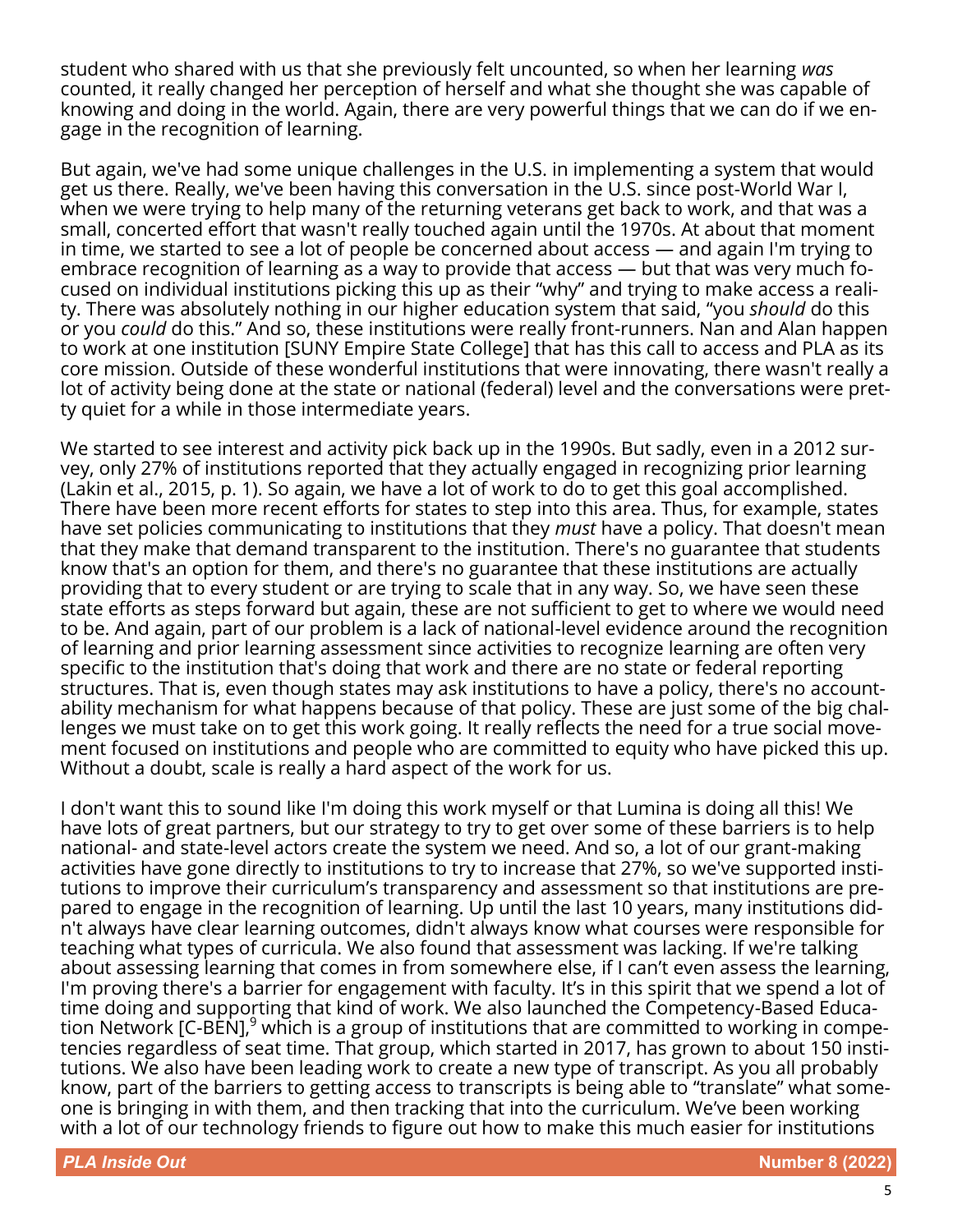and to be able to scale this for every learner. So, we've been working with partners to create new competency-based transcripts that also utilize machine learning tools to scale the ability for audits to happen and to automatically award credit; so no more hand-matching of pieces and Excel spreadsheets! We want to be able to automate that.

We're also supporting states to take their next step in providing different types of policies and accountability that would support more institutions getting engaged in the recognition of learning. We're also supporting states to create statewide articulation agreements. That would mean that a learner would know that no matter which institution they went to in a state, they are going to get credit for what they already know and can do, especially if that's something that's already been validated like an industry certification, a military occupation, a CLEP [College-Level Examination Program] test, and/or the various standardized tests that we have. It's very clear that all the institutions are abiding by the same type of credit awarding process. It's a very new idea that we're pursuing.

As I mentioned, the research is just difficult and we're continuing to support that research by serving institutions that are examining student transcripts to determine what has happened in the past. I am hopeful that once we get more engaged at this state level, we'll have some better data and be able to understand how these practices are being implemented and their impact on the equity populations we talked about serving. We want to know that what we're putting in place gets implemented, and hopefully, the right people find it. We're really trying to focus on eliminating those gaps that I described earlier. That's our goal. So that's a little bit in a very short piece of time about what's happening in the U.S.

**A.M.:** Thank you so much, Amber, for helping us understand more about Goal 2025 and its efforts to respond to the kind of marginalization that has negatively affected generations of Americans. This is so relevant to our efforts to understand "the power of PLA." We are now very glad to invite our third guest, Anni Karttunen, to speak. Welcome, Anni.

**Anni Karttunen (A.K.):** Thank you so much and thank you for inviting me. It is a nice opportunity to be talking about my experience training trainers and educational authorities around the world. I was very pleased when, in anticipation of this time together, we were discussing the goals of this particular webinar and the question of "why" rather than "how" because the why question is why we all should be doing this work.

I'm going to give you two quite short examples, one from Finland and one from Ukraine. Firstly, in Finland, which is my country. We already started developing a validation system in the 1970s. Finland was a relatively poor, rural country back then. We had been impoverished by World War II; the country was still quite rural. But then, when the '80s came and the IT [information technology] boom hit the country, there was zero unemployment. I mean the economy just went up and up and up. Given this context, it was thus decided that we did not need any "recognition systems" because, in some way, everybody had a job. But then, surprise, surprise, the IT bubble just burst. That was in the early nineties — 1991. And then there was mass unemployment, and the country was really on the verge of bankruptcy. I'm saying this seriously; it was really like you remember the case of Iceland just a few years ago. $9$  It was as bad as in  $\sim$ Greece or other horrible examples you've heard of countries going nearly bankrupt, and in those days, there was no European Union to save us or bail us out; there were very few international loans available for countries because all these mechanisms were developed later.

However, the Finnish educational authorities along with our ministry of labor started thinking about what we could do, because there was massive unemployment. We needed to do something about these people because many people don't necessarily have qualifications of any sort. So, in effect, they dug out the paperwork that they started developing in the 1970s and they continued from there, and by 1994, we already had a competency-based qualification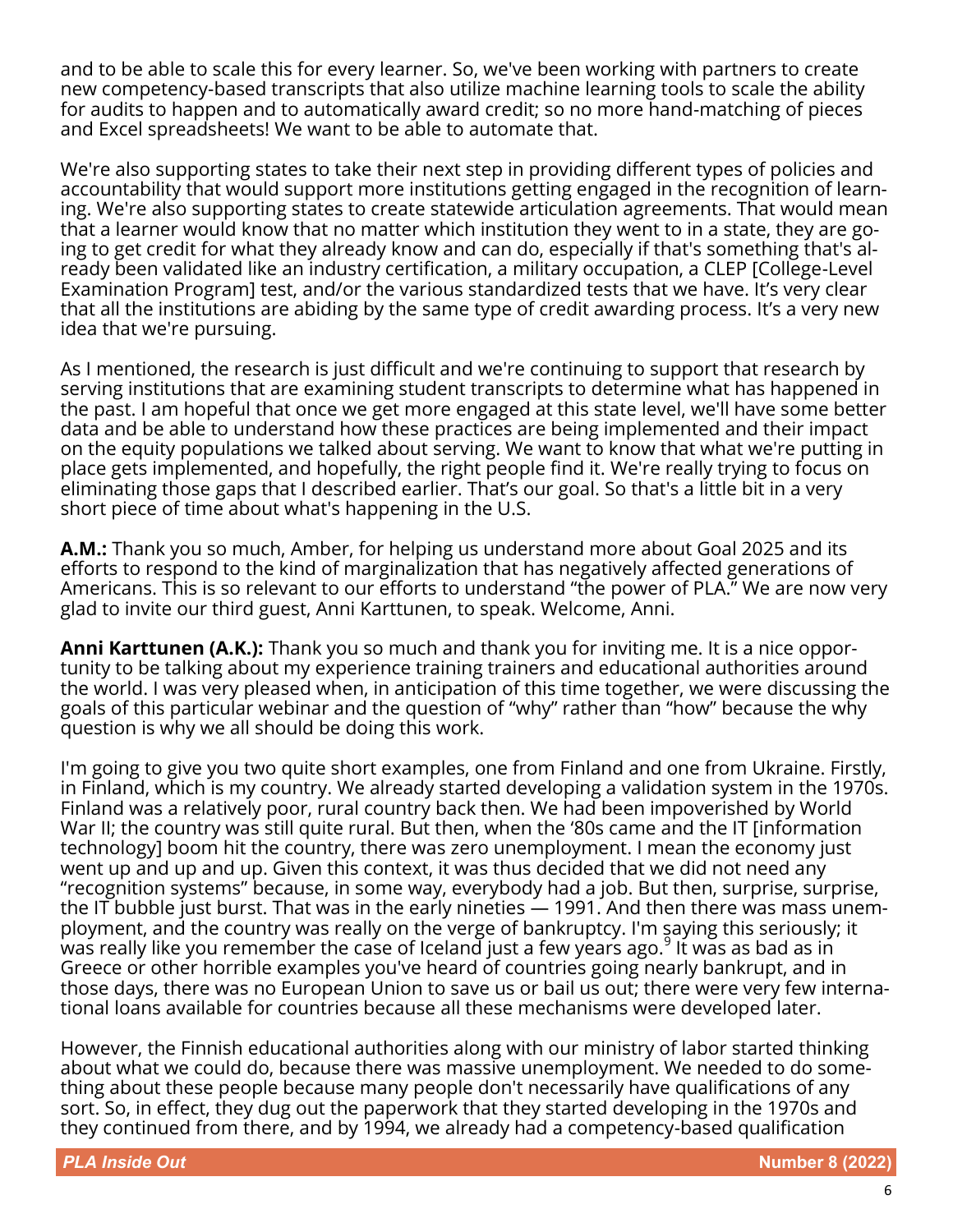system in Finland. It was very fast work. We developed about 350 VET (vocational education and training) qualifications, all described in terms of learning outcomes. In effect, with these qualifications in place, it was possible to move from job experience to formal qualifications. I'm talking about the validation of both informal and nonformal learning.

Since then, the qualification system has acted like the great equalizer and stabilizer. Whenever there is some sort of immediate economic uncertainty, any immediate crisis in the country, more and more resources are put toward education and training, and people's qualifications are being validated so they can find new career opportunities. In this way, the whole economic scene is relatively flexible. People have adopted this idea of continuous learning; people are not afraid to go to school and learn whatever more they need to on top of the result of our validation practices. For us in Finland, it's now a normal thing to do. We've had it for 25 years!

I now want to turn to my second example, which comes from Ukraine. I started working there in 2014 when Russia invaded and annexed Crimea. That was an eye-opener for me. Prior to that, I had always thought that validation was a great tool and an important pathway toward learning. But when I was there working at the time, the area was still covered with guerrillas. They were living in tents, and it was a very messy situation: There was a war going on and people were seeing this on the media. There was fighting everywhere, so, first, it was quite difficult emotionally to be working there but, over time, I started seeing thousands and thousands of people from the Crimea area migrating to Kyiv, the capital of Ukraine. What I came to understand was that most post-Soviet countries had very good educational systems, both in the vocational education sector as well as in higher education. And I would say that more than 90% of working adults had some sort of qualification. But often, too, in the Soviet days, the role of the central government was huge. That is, the central government could, for example, dictate how many people should be studying to become welders. Further, some people studied what they were advised to, but didn't necessarily work in that particular field for their entire lives. Maybe a person had a family business; or maybe a welder, or a person with a welder's qualification, had been working as a baker all his life. And then suddenly when they had to migrate to Kyiv, to the other side of the country, they were ripped from their networks, from their families, from whatever they knew from that business. All of a sudden, they had to start finding new work and a new life path, and they had a formal qualification as a welder, but they might not have the expertise. They didn't have the competency to be a welder after 20 or 30 years of having worked as bakers. And then they were stuck: They wanted to work in bakeries or whatever their occupation had been, but they had the wrong qualifications. And in some countries, qualifications really matter, so even in more hands-on jobs, you must have a formal qualification in that area to be able to work. And I saw these long lines of people queuing for food, queuing for clothes, and looking for work.

And then one morning at breakfast, I was sitting with a person from the Ukrainian Ministry of Education with whom I was working. And behind my back, there was a screen showing live pictures of this raging war in Crimea. I was looking at her and she had tears running down her cheeks and I thought, OK, yet another day, but we have to try to do something to help these people; we've got to be willing to try anything and work our darnedest to help these people who have been forced to migrate from where they lived. That was really the moment when I realized: This is an important job that we're doing. And that's why we need to have a passion inside of us growing every day because we are really working for the individual person. Maybe we are technically working for governments or universities or foundations or whatever, but, most importantly, we are here for the person in the street to make their lives better, to give them second chances.

**A.M.:** Thank you so much, Anni, for both the Finnish and the Ukraine examples. They surely add to our understanding of the power of PLA and to the relevance of our common work in responding to concrete realities that people face.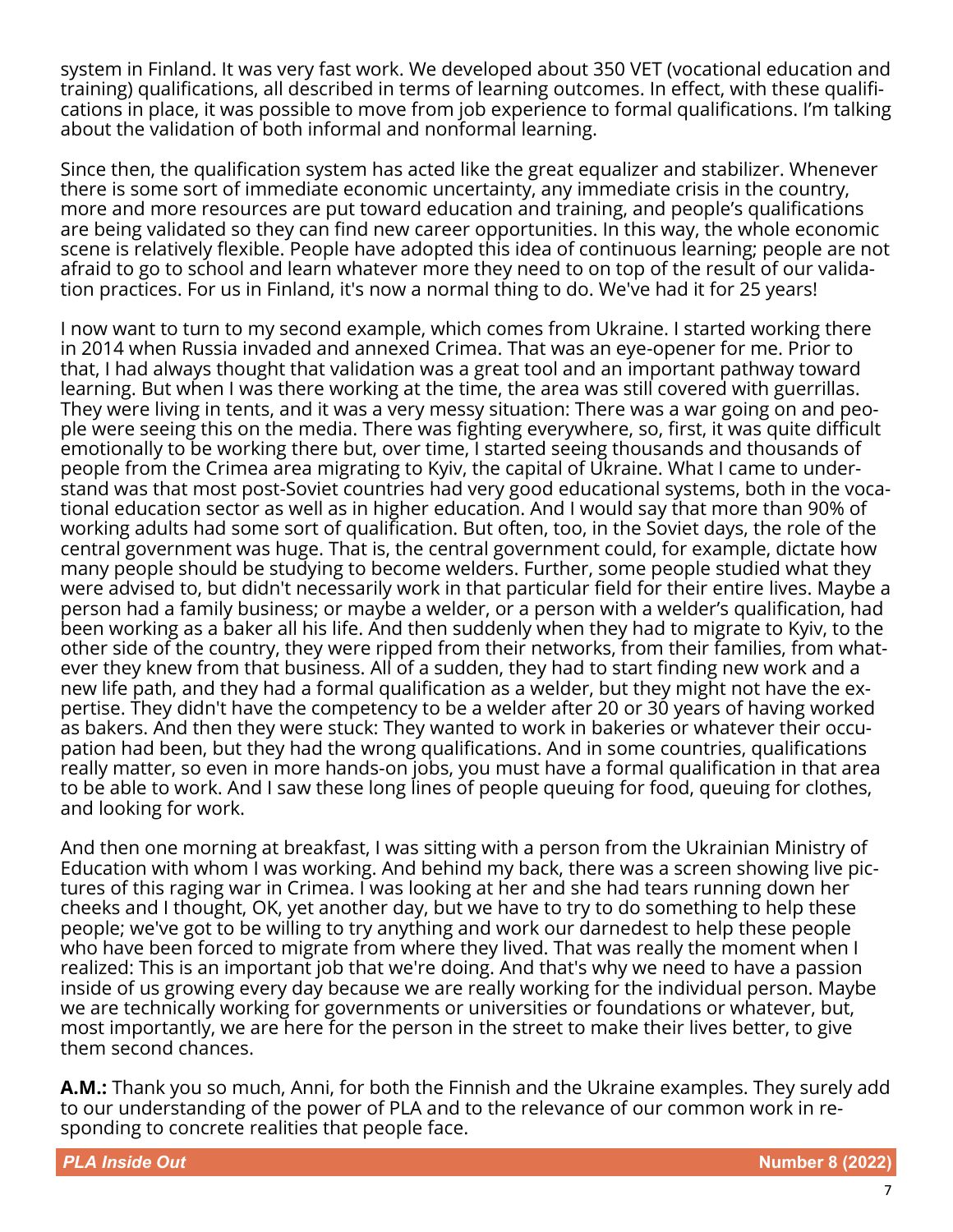**N.T.:** I wonder if any of our speakers would like to offer any comments/responses to what others have said. Heidi?

**H.B.:** Thank you. I think that in different ways, we all mentioned valuing learning outside the formal schooling systems — learning in life, learning in workplaces, learning in other contexts. I can't emphasize that enough. Employers and professional bodies and all kinds of different groups have a huge role to play in thinking about and pointing to legitimate learning. We also mentioned the difficulties in implementing PLA and other systems of learning recognition. It helps to have government or high-level commitment. We mentioned the importance of learning outcomes; they absolutely help our progression and the pathways we are trying to open. And we mentioned the different kinds of assessments that are needed. As I mentioned, the South African Qualifications Authority develops policy for "level descriptors" that also touch on registering qualifications, which also touch on outcomes, as well as RPL and assessment. Lastly, I want to mention the ease of transcripts. Yes, in different ways, I think we're also talking about making that process easier and competency-based. Anni mentioned economic hardship and the role of RPL in responding to the political and work situations in which people find themselves. I think RPL is about hope and about doing things differently, and system flexibility. And of course, with COVID, all these things apply all over again.

# **N.T.:** Amber?

**A.G.D.:** I just feel very honored to be in the presence of Anni and Heidi. I feel like even during our first call about the "why" and about the power of what prior learning can do for people, there were so many commonalities. As you said, Anni, we're not standing up for anyone else but the student. Often for people, especially the populations of learners we're talking about, there's not someone standing up in the system to dismantle the barriers they face. That's just so critical. I think that everything that's happening — what Heidi's doing and what Anni's doing and what our colleagues in the U.S. are doing — is seeing and trying out ways to stand up for students.

And Heidi, I wanted to mention that some of the work that we've supported here in the U.S. is certainly about how we can create these qualification frameworks. Nan actually worked on creating one of them.<sup>10</sup> As I said earlier, the problem we've had here in the U.S. is that because we don't have a national- or federal-level approach, we now have this proliferation of something like 1,000 frameworks! We need infrastructure at the national level that allows people to understand how to translate this learning and value it.

Finally, I wanted to share some reflections about COVID and its connection to our discussion. We're really anticipating that more students will be stopping out than ever. On average, in socalled "normal times," we anticipate that about 35% of students will actually stop out from their curriculum at some point in their studies, and these are certainly not normal times, so we enter what we in the U.S. sometimes call a "student swirl." We're really anticipating that swirl is going to increase, and that, for example, people may be stopping out from a four-year higher education program to get a two-year, short-term credential to get back in the labor market and then, at some later point, try to get back in to finish their four-year degree. Or there may be adults who need to come back to school to get some kind of postsecondary credential because they didn't have one before, but they do have all this amazing life and work experience that, if it could be counted toward a degree, they would be twice, or even four times as likely to complete their degrees. We're hearing from everyone that there couldn't be a more important time for PLA; please, we hear, "Keep investing, keep moving forward." We know why the student stories that Heidi and Anni shared are so important. We know that each time a student sits with us. We know that this is just so critical.

# **N.T.:** Thank you so much, Amber. Anni?